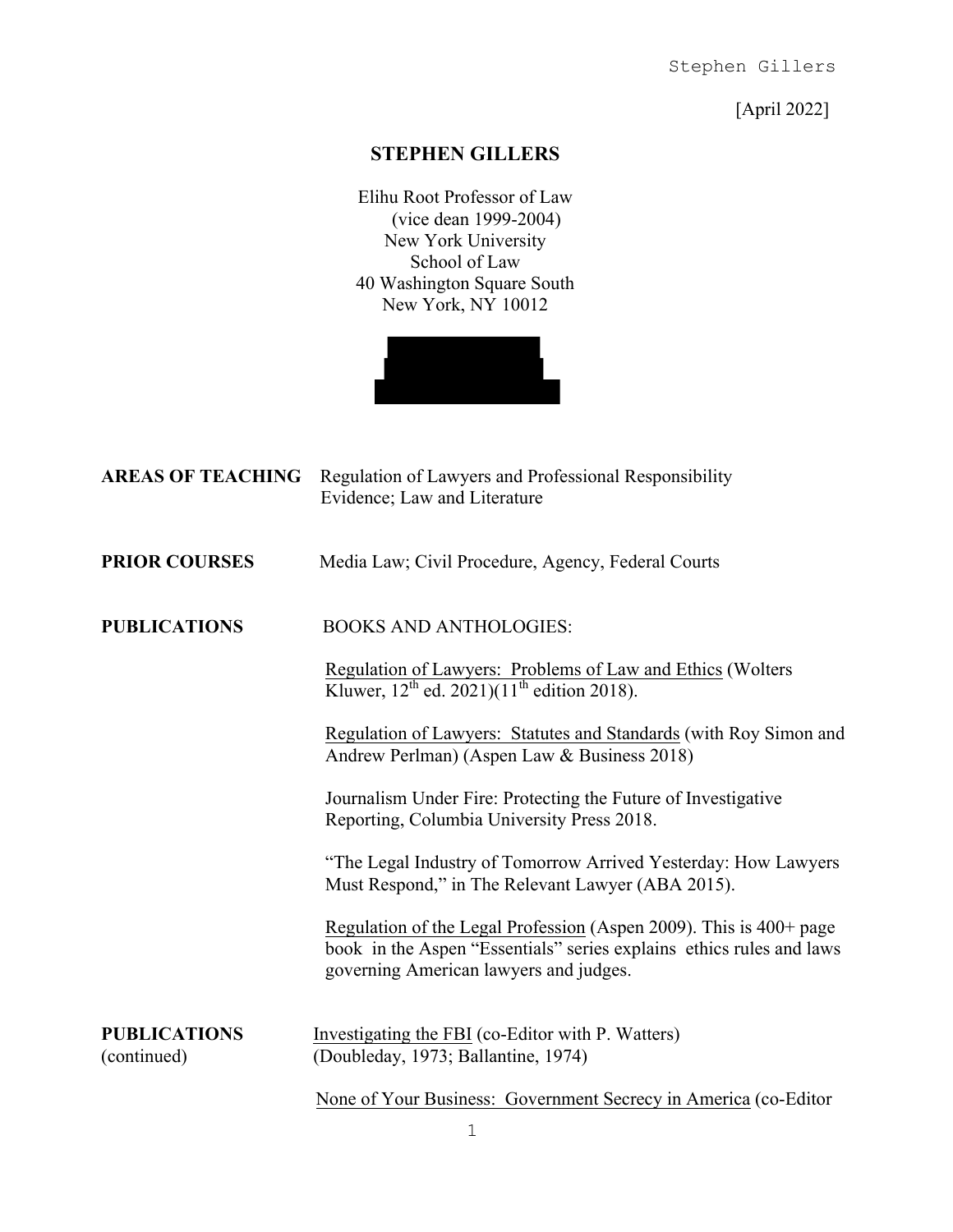with N. Dorsen) (Viking, 1974; Penguin, 1975).

Getting Justice: The Rights of People (Basic Books, 1971; revised paperback, New American Library, May 1973).

I'd Rather Do It Myself: How to Set Up Your Own Law Firm (Law Journal Press, 1977).

Looking At Law School: A Student Guide From the Society of American Law Teachers (editor and contributor) (Taplinger, 1977; NAL, 1977; revised ed., NAL, 1984; third ed., NAL, 1990).

The Rights of Lawyers and Clients (Avon, 1979).

"Four Policemen in London and Amsterdam," in R. Schrank (ed.) American Workers Abroad (MIT Press, 1979).

"Dispute Resolution in Prison: The California Experience," and "New Faces in the Neighborhood Mediating the Forest Hills Housing Dispute," both in R. Goldmann (ed.) Roundtable Justice: Case Studies in Conflict Resolution (Westview Press, 1980).

"The American Legal Profession," in A. Morrison (ed.), Fundamentals of American Law (Oxford University Press 1996).

The Elsinore Appeal: People v. Hamlet (St. Martin's Press 1996). This book contains the text of Hamlet together with briefs and oral argument for and against affirmance of Prince Hamlet's (imaginary) murder convictions. The book arose out of a symposium sponsored by the Association of the Bar of the City of New York.

 "In the Pink Room," in Legal Ethics: Law Stories (D. Rhode & D. Luban, eds.) (Foundation Press, 2006) (also published as a freestanding monograph).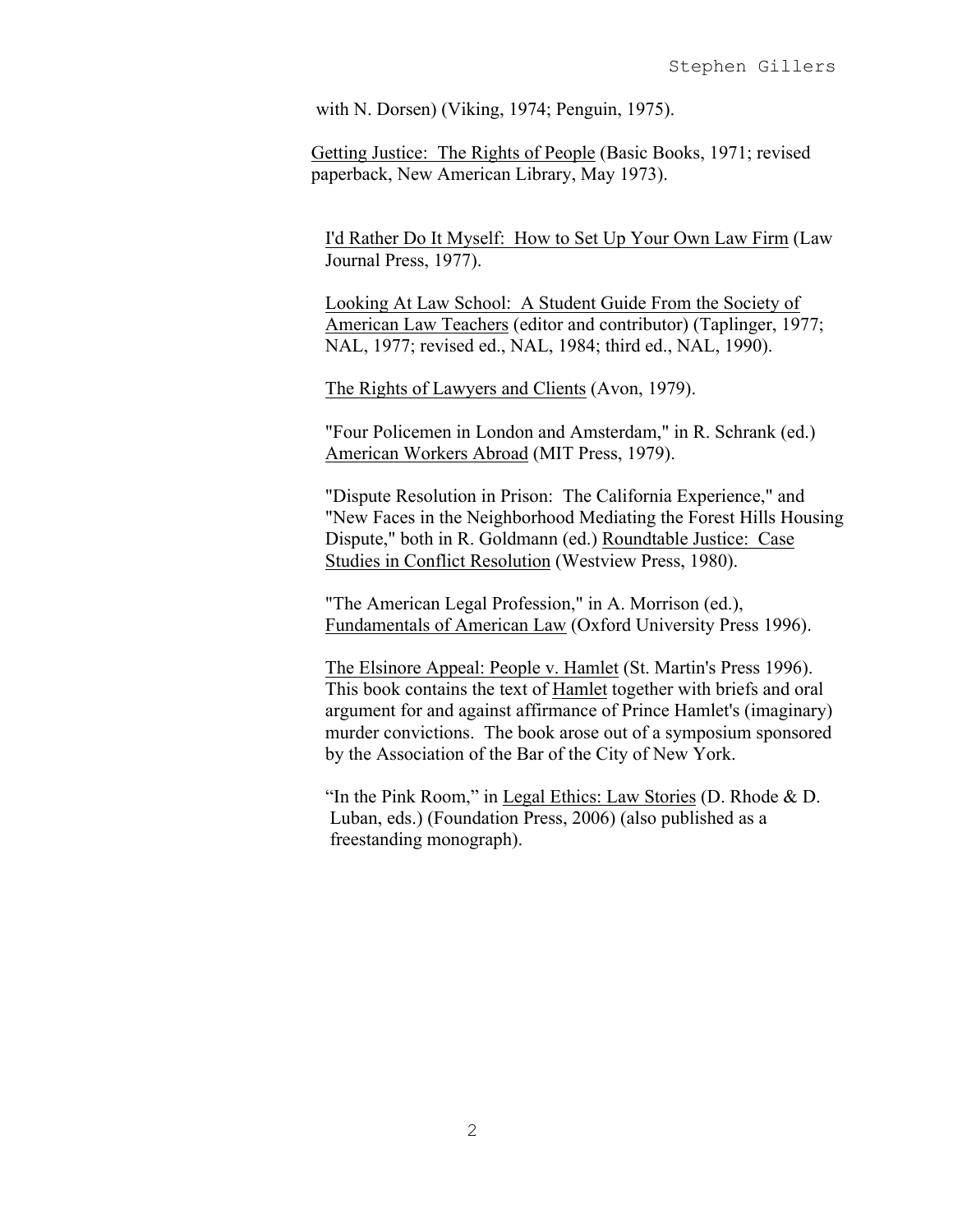#### PUBLICATIONS ARTICLES:

(continued)

"Directly Adverse" Means *Directly* Adverse*:* How Court Have Misread Rule 1.7(A)(1) and Why It Matters, 98 Denver L. Rev. 59 (2020).

A Rule to Forbid Bias and Harassment in Law Practice: A Guide for State Courts Considering Model Rule 8.4(g), 30 Geo. J. Legal Ethics 195 (2017) .

Panel Discussion, Using the Licensing Power of the Administrative State: Model Rule 8.4(g), 31 Regent U. L. Rev. 31 (2018-2019). This was a panel discussion at the annual meeting of the Federalist Society, transcribed, edited, and printed the Regent Law Review.

Uniform Legal Ethics Rules? No – An Elusive Dream Not Worth the Chase, 22 The Professional Lawyer \_\_ (2014)

The Two-Year Law Degree: Undesirable but Perhaps Unavoidable, 2013 N.Y.U. J. Legis. & Pub. Pol'y Quorum 4 (2013)

How To Make Rules for Lawyers: The Professional Responsibility of the Legal Profession, 40 Pepperdine L. Rev. 365 (2013) (Symposium issue on *The Lawyer of the Future*).

A Profession, If You Can Keep It: How Information Technology and Fading Borders Are Reshaping the Law Marketplace and What We Should Do About It, 63 Hastings L.J. 953 (2012)

Guns, Fruit, Drugs, and Documents: A Criminal Defense Lawyer's Responsibility for Real Evidence, 63 Stan. L. Rev. 813 (2011)

 Is Law (Still) An Honorable Profession?, 19 Professional Lawyer 23 (2009)(based on a talk at Central Synagogue in Manhattan).

Professional Identity: 2011 Michael Franck Award Acceptance Speech, 21 Professional Lawyer 6 (2011).

Choosing and Working with Estate and Foundation Counsel to Secure an Artistic and Philanthropic Legacy, in The Artist as Philanthropist, volume 2, page 293 (The Aspen Institute Program on Philanthropy and Social Innovation 2010)

Virtual Clients: An Idea in Search of a Theory (with Limits), 42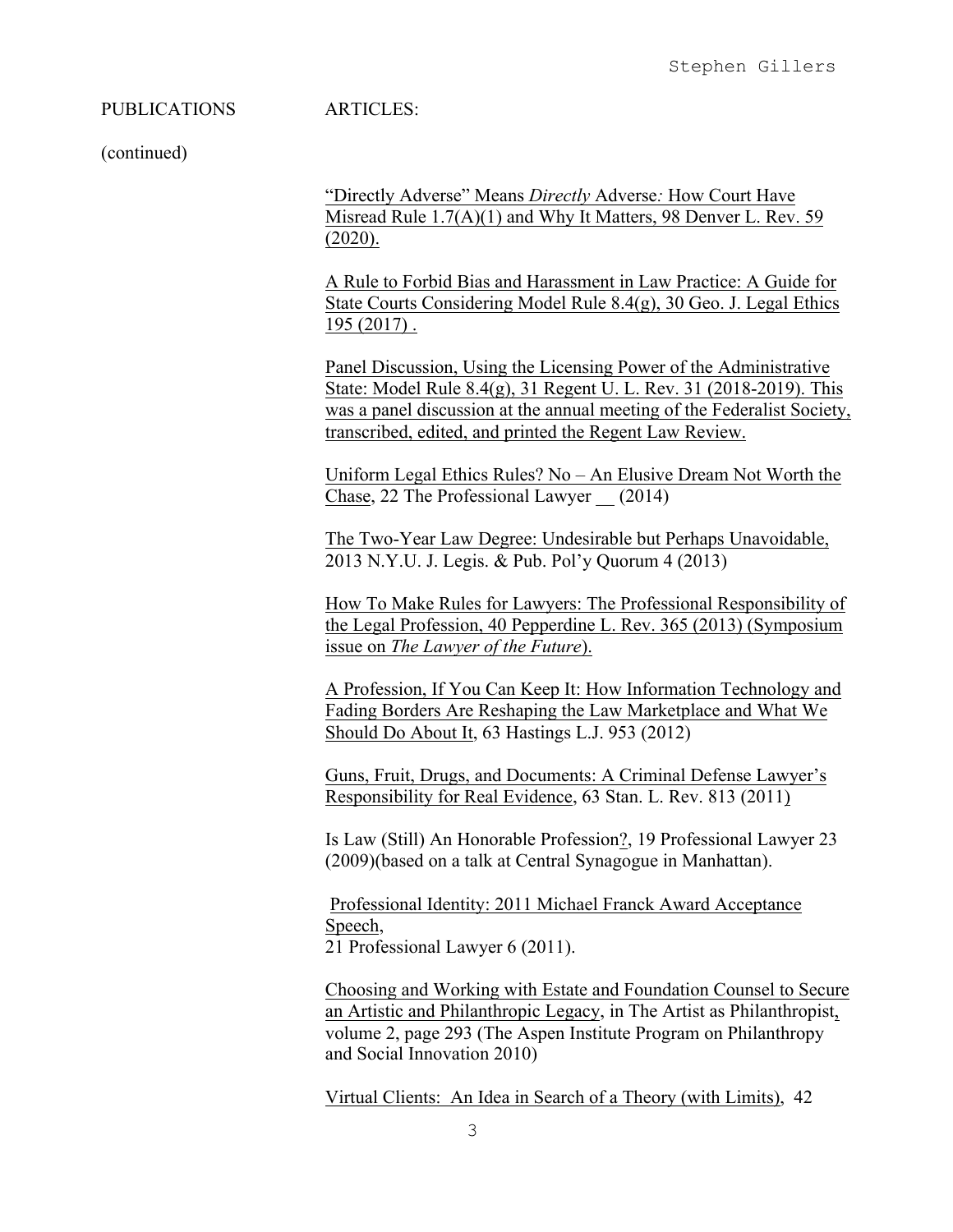|                                | Valparaiso L. Rev. 797 (2008) (Tabor lecture).                                                                                                                                                                  |
|--------------------------------|-----------------------------------------------------------------------------------------------------------------------------------------------------------------------------------------------------------------|
|                                | The "Charles Stimson" Rule and Three Other Proposals to Protect<br>Lawyers From Lawyers, 36 Hofstra L. Rev. 323 (2007)                                                                                          |
|                                | A Tendency to Deprave and Corrupt: The Transformation of<br>American Obscenity Law from Hicklin to Ulysses II, 85 Washington<br>U. L. Rev. 215 (2007)                                                           |
|                                | Some Problem with Model Rule 5.6(a), Professional Lawyer (ABA<br>2007 Symposium Issue).                                                                                                                         |
|                                | Monroe Freedman's Solution to the Criminal Defense Lawyer's<br>Trilemma Is Wrong as a Matter of Policy and Constitutional Law,<br>34 Hofstra L. Rev. 821 (2006)                                                 |
| <b>ARTICLES</b><br>(continued) | "In the Pink Room," TriQuarterly 124.                                                                                                                                                                           |
|                                | Free the Lawyers: A Proposal to Permit No-Sue Promises in<br>Settlement Agreements, 18 Georgetown J. Legal Ethics 291 (2005)<br>(with Richard W. Painter).                                                      |
|                                | Lessons from the Multijurisdictional Practice Commission: The Art of<br>Making Change, 44 Ariz. L. Rev. 685 (2002).                                                                                             |
|                                | Speak No Evil: Settlement Agreements Conditioned On<br>Noncooperation Are Illegal and Unethical, 31 Hofstra L. Rev. 1                                                                                           |
| (2002)                         | (reprinted at 52 Defense L.J. 769 (2003)).                                                                                                                                                                      |
|                                | "If Elected, I Promise [ ]"-What Should Judicial Candidates Be<br>Allowed to Say? 35 Ind. L. Rev. 735 (2002).                                                                                                   |
|                                | Legal Ethics: Art or Theory?, 58 Annual Survey Am. L. 49 (2001).                                                                                                                                                |
|                                | The Anxiety of Influence, 27 Fla. St. L. Rev. 123 (1999) (discussing<br>rules that restrict multidisciplinary practice.                                                                                         |
|                                | Can a Good Lawyer Be a Bad Person? 2 J. Inst. Study of Legal<br>Ethics 131 (1999) (paper delivered at conference "Legal Ethics:<br>Access to Justice" at Hofstra University School of Law, April 5-7,<br>1998). |
|                                | More About Us: Another Take on the Abusive Use of Legal Ethics<br>Rules, 11 Geo. J. Legal Ethics 843 (1998).                                                                                                    |
|                                | Caveat Client: How the Proposed Final Draft of the Restatement of                                                                                                                                               |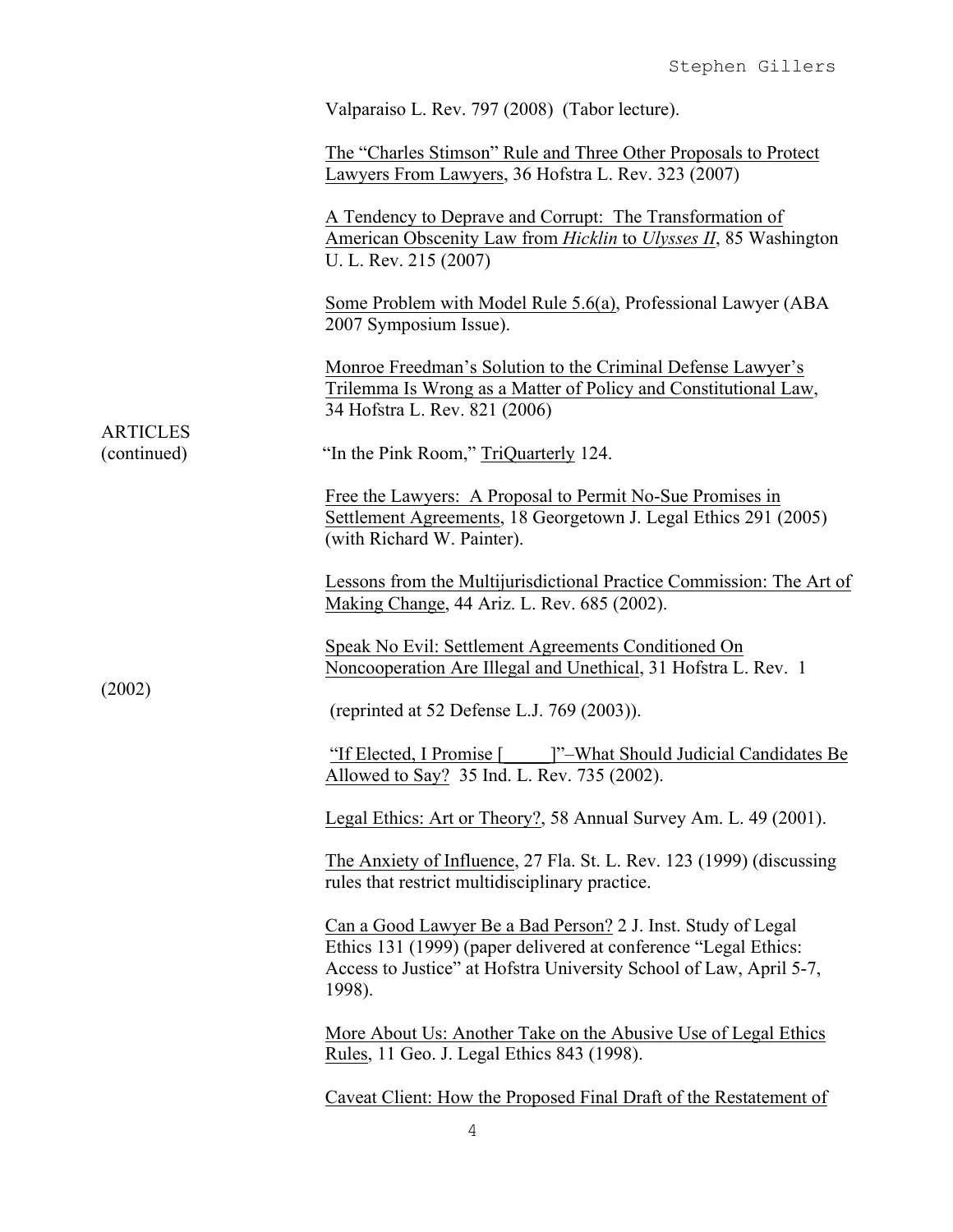the Law Governing Lawyers Fails to Protect Unsophisticated Consumers in Fee Agreements With Lawyers, 10 Geo. J. Legal Ethics 581 (1997).

Participant, Ethical Issues Arising From Congressional Limitations on Legal Services Lawyers, 25 Fordham Urban Law Journal 357 (1998) (panel discussion).

The Year: 2075, the Product: Law, 1 J. Inst. Study of Legal Ethics 285 (1996) (paper delivered on the future of the legal profession at Hofstra University Law School's conference "Legal Ethics: The Core Issues").

Getting Personal, 58 Law & Contemp. Probs. 61 (Summer/Autumn 1995) (contribution to symposium on teaching legal ethics).

(continued) Against the Wall, 43 J. Legal Ed. 405 (1993) (ethical considerations for the scholar as advocate).

ARTICLES

Participant, Disqualification of Judges (The Sarokin Matter): Is It a Threat to Judicial Independence?, 58 Brooklyn L. Rev. 1063 (1993) (panel discussion).

The New Old Idea of Professionalism, 47 The Record of the Assoc Bar of the City of N.Y. 147 (March 1992).

The Case of Jane Loring-Kraft: Parent, Lawyer, 4 Geo. J. Legal Ethics 115 (1990).

Taking L.A. Law More Seriously, 98 Yale L.J. 1607 (1989) (contribution to symposium on popular legal culture).

Protecting Lawyers Who Just Say No, 5 Ga. St. L. Rev. 1 (1988) (article based on Henry J. Miller Distinguished Lecture delivered at Georgia State University College of Law).

Model Rule 1.13(c) Gives the Wrong Answer to the Question of Corporate Counsel Disclosure, 1 Geo. J. Legal Ethics 289 (1987).

The Compelling Case Against Robert H. Bork, 9 Cardozo L. Rev. 33 (1987).

Ethics That Bite: Lawyers' Liability to Third Parties, 13 Litigation 8 (Winter 1987).

Can a Good Lawyer Be a Bad Person?, 84 Mich. L. Rev. 1011 (1986).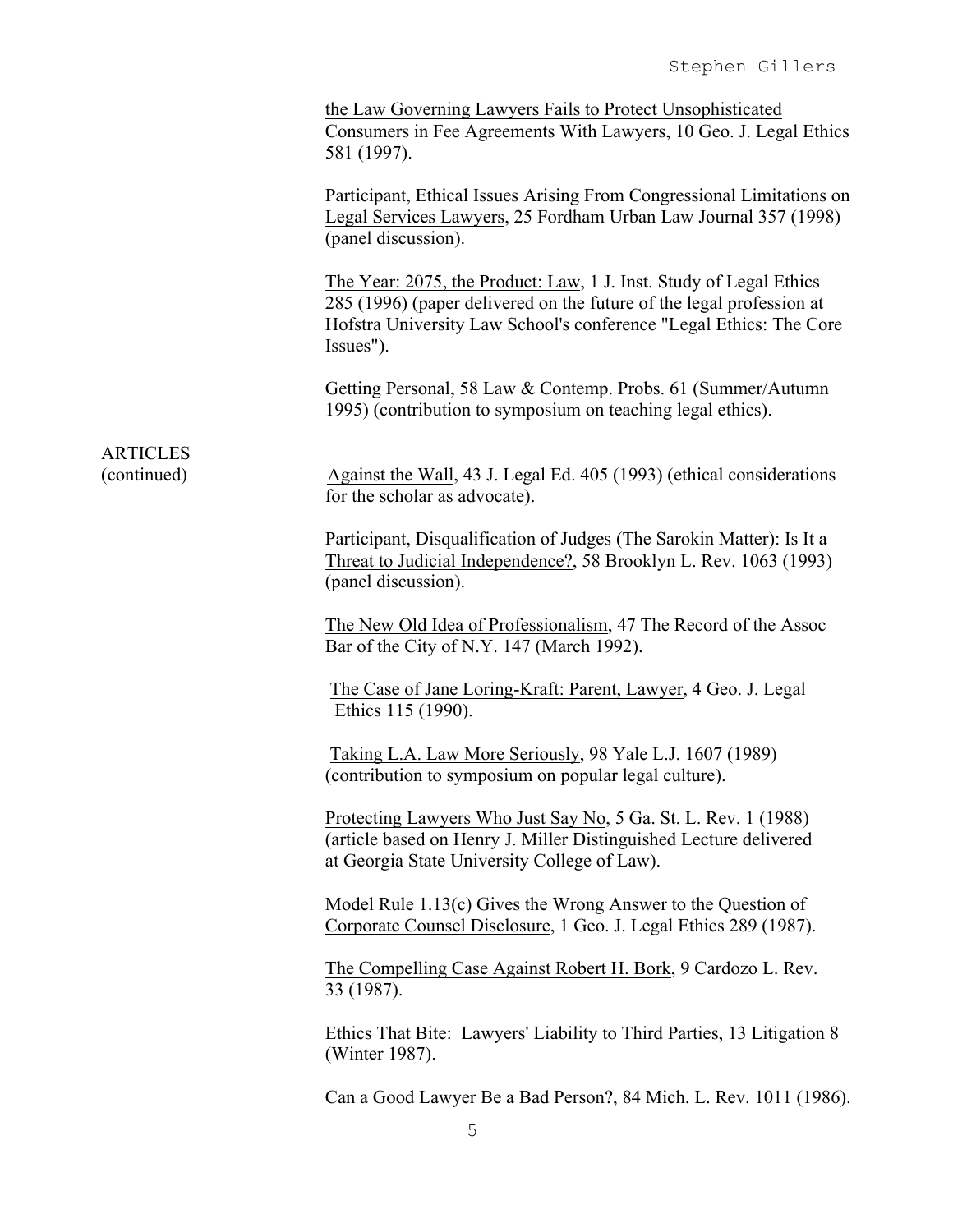|                                | Proving the Prejudice of Death-Qualified Juries After Adams v.<br>Texas: An Essay Review of Life in the Balance, 47 Pitt. L. Rev. 219<br>(1985), cited in Lockhart v. McCree, 476 U.S. 162, 197, 201 (1986)<br>(Marshall, J., dissenting).                                                                                                                                                                                                                                                           |
|--------------------------------|------------------------------------------------------------------------------------------------------------------------------------------------------------------------------------------------------------------------------------------------------------------------------------------------------------------------------------------------------------------------------------------------------------------------------------------------------------------------------------------------------|
|                                | What We Talked About When We Talked About Ethics: A Critical<br>View of the Model Rules, 46 Ohio St. L.J. 243 (1985).                                                                                                                                                                                                                                                                                                                                                                                |
|                                | The Quality of Mercy: Constitutional Accuracy at the Selection Stage<br>of Capital Sentencing, 18 U.C. Davis L. Rev. 1037 (1985).                                                                                                                                                                                                                                                                                                                                                                    |
|                                | Berger Redux, 92 Yale L.J. 731 (1983) (Review of Death Penalties<br>by Raoul Berger).                                                                                                                                                                                                                                                                                                                                                                                                                |
| <b>ARTICLES</b><br>(continued) | Selective Incapacitation: Does It Offer More or Less?, 38 The<br>Record of the Assoc. Bar City of N.Y. 379 (1983).                                                                                                                                                                                                                                                                                                                                                                                   |
|                                | Great Expectations: Conceptions of Lawyers at the Angle of Entry,<br>33 J. Legal Ed. 662 (1983).                                                                                                                                                                                                                                                                                                                                                                                                     |
|                                | Perspectives on the Judicial Function in Criminal Justice (Monograph,<br>Assoc. Bar City of N.Y., 1982).                                                                                                                                                                                                                                                                                                                                                                                             |
|                                | Deciding Who Dies, 129 U. Pa. L. Rev. 1 (1980) (quoted and cited as<br>"valuable" in Spaziano v. Florida, 468 U.S. 447, 487 n.33 (1984)<br>(Stevens, J., dissenting); also cited in Zant v. Stephens, 462 U.S. 862,<br>878 n.17, 879 n.19 (1983); Lockhart v. McCree, 476 U.S. 162, 191<br>(1986) (Marshall, J., dissenting); Callins v. Collins, 114 S.Ct. 1127,<br>1134 n.4 (1994) (Blackmun, J., dissenting); and Harris v. Alabama,<br>115 S.Ct. 1031, 1038-39 (1995) (Stevens, J., dissenting). |
|                                | Numerous articles in various publications, including The New York<br>Times, The Nation, American Lawyer, The New York Law Journal,<br>The National Law Journal, Newsday, and the ABA Journal. See<br>below for selected bibliography.                                                                                                                                                                                                                                                                |
| <b>AWARDS</b>                  | 2011 Recipient, Michael Franck Award. Michael Franck Award from the<br>ABA's Center for Professional Responsibility. The Award is given annually<br>for "significant contributions to the work of the organized barnoteworthy<br>scholarly contributions made in academic settings, [and] creative judicial or<br>legislative initiatives undertaken to advance the professionalism of                                                                                                               |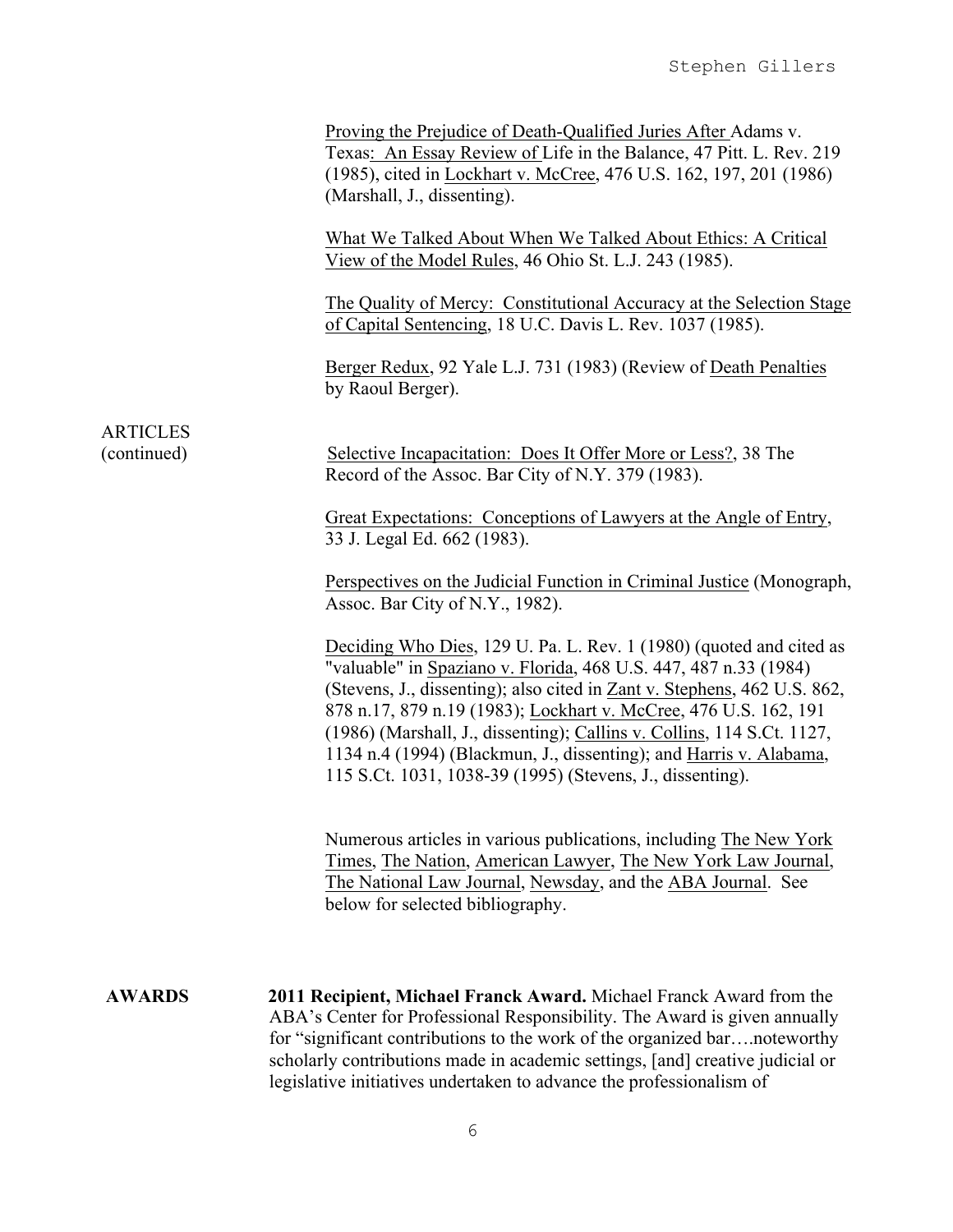lawyers…are also given consideration."

**DVDS** "Adventures in Legal Ethics and Further Adventures in Legal Ethics": videotape of thirteen dramatic vignettes professionally produced and directed and raising issues of legal ethics. Author, Producer. (1994)

> "Dinner at Sharswood's Café," a videotape raising legal ethics issues. Author, Producer. (1996)

"Amanda Kumar's Case," a 38-minute story raising more than two dozen legal ethics issues. Author. (1998)

### **TRIBUTES** To Honorable Gus J. Solomon, printed at 749 Federal Supplement LXXXI and XCII (1991).

Rules That Work "On The Ground": Judith Kaye's Approach to the Law of Lawyering, 92 N.Y.U. L. Rev. 45 (2017).

Truth, Justice, and White Paper, 27 Harv. Civ. R. Civ. Lib. L. Rev. 315 (1992) (to Norman Dorsen).

Irving Younger: Scenes from the Public Life, 73 Minn. L. Rev. 797 (1989).

#### **OTHER** Visiting Professor of Law, Harvard Law School, Winter 1988 Semester;

Adjunct Professor of Law, Yeshiva University, Cardozo Law School, Spring 1986, Spring 1987, and Fall 1988 Semesters. Course: The Legal Profession.

Adjunct Associate Professor of Law, Brooklyn Law School, 1976-78.

**PRIOR EMPLOYMENT** 1973 - 1978 Private practice of law Warner and Gillers, P.C. (1975-78)

**TEACHING**

1974 - 1978 Executive Director Society of American Law Teachers, Inc.

1971 - 1973 Executive Director, Committee for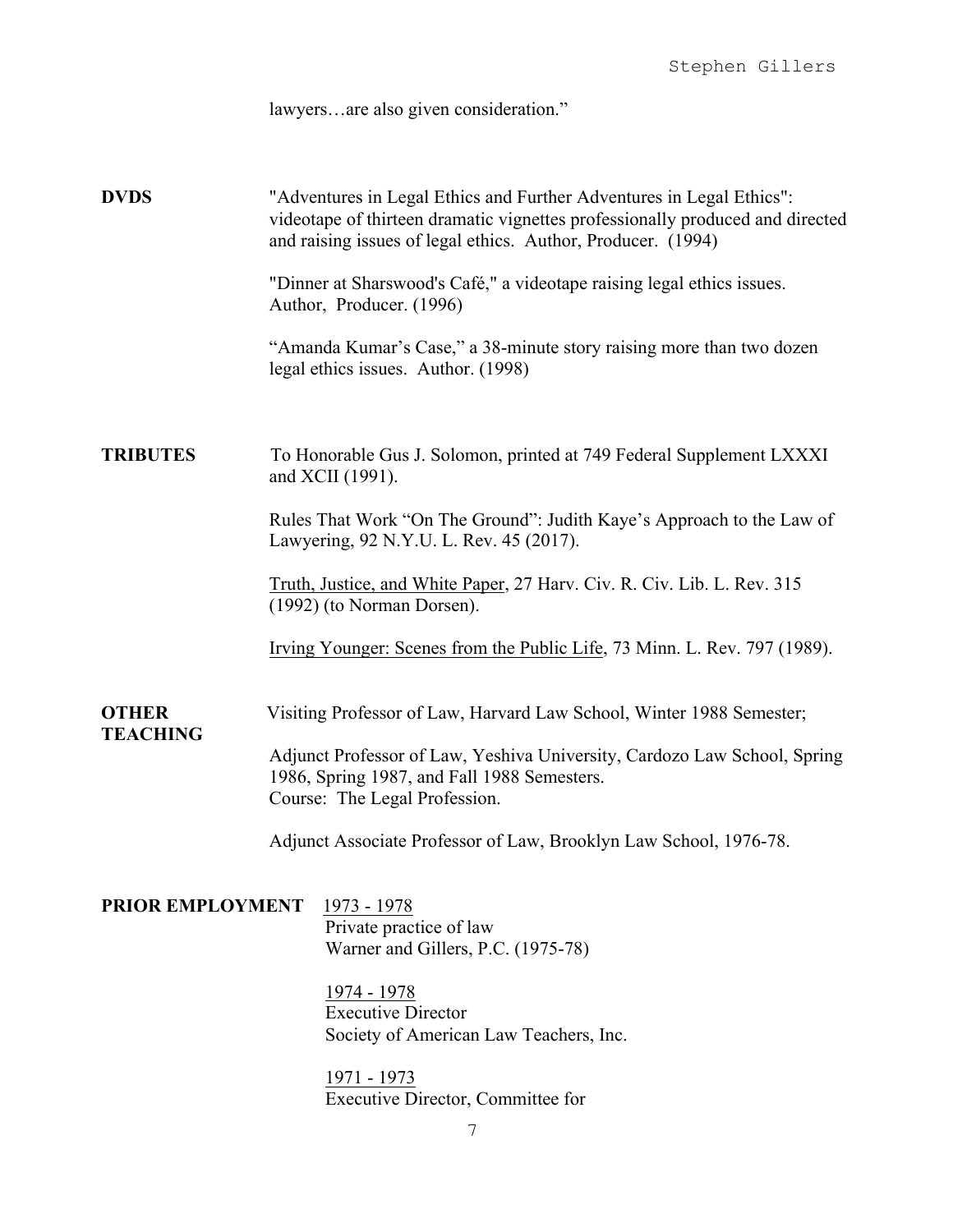Public Justice

1969 - 1971 Associate, Paul, Weiss, Rifkind, Wharton & Garrison

1968 - 1969 Judicial Clerk to Chief Judge Gus J. Solomon, Federal District Court for the District of Oregon, Portland, Oregon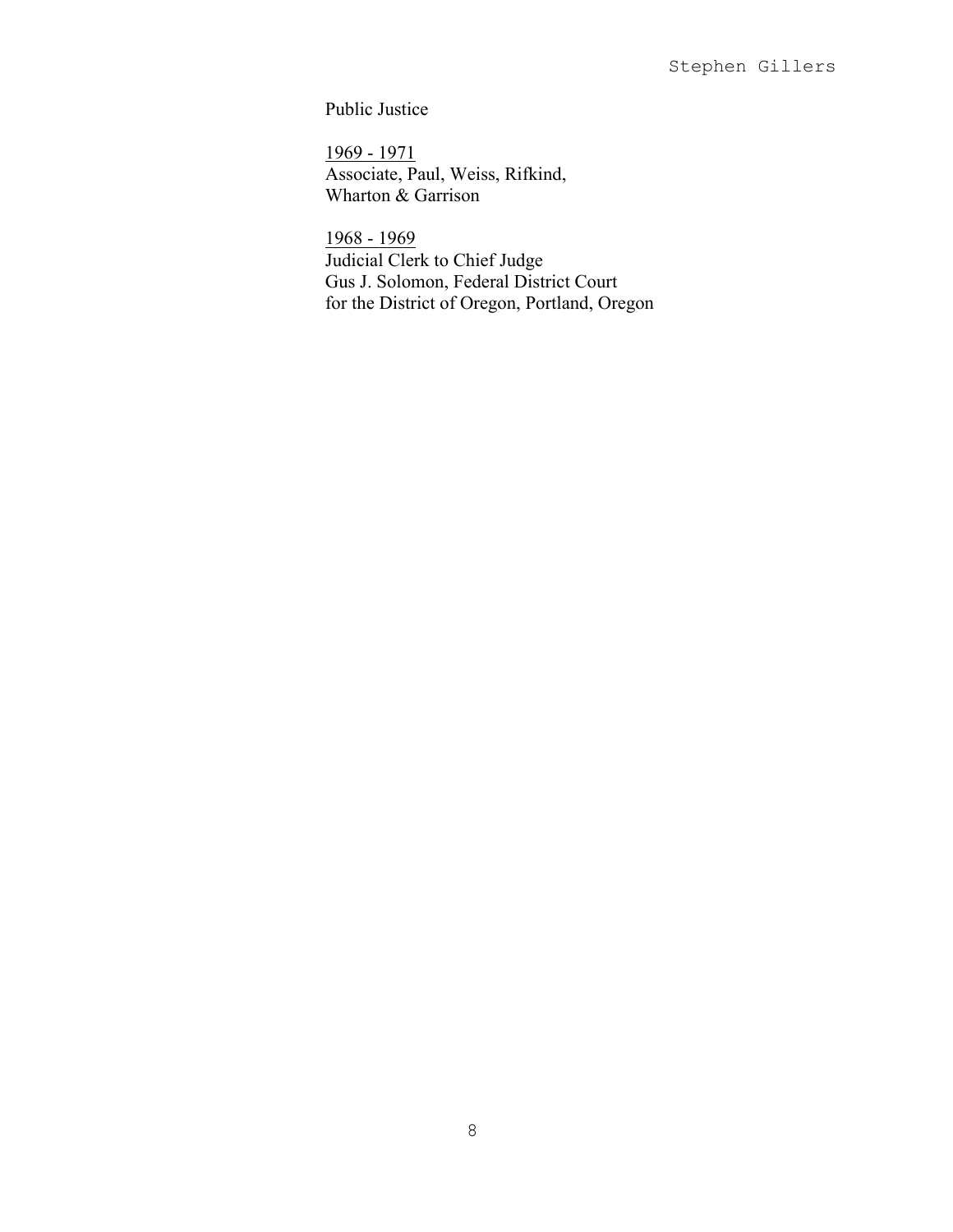| <b>SELECTED</b><br><b>TESTIMONY</b>                | Testimony on "Nomination of Sandra Day O'Connor to the<br>Supreme Court of the United States", Hearings, before the Senate<br>Committee on the Judiciary, 97th Congress, 1st Sess., Sept. 11, 1981.                                                                                                                                                                           |  |
|----------------------------------------------------|-------------------------------------------------------------------------------------------------------------------------------------------------------------------------------------------------------------------------------------------------------------------------------------------------------------------------------------------------------------------------------|--|
|                                                    | Testimony on S. 2216, "Habeas Corpus Reform Act of 1982",<br>Hearings, before the Senate Committee on the Judiciary, 97th<br>Congress, 2d Sess., April 1, 1982.                                                                                                                                                                                                               |  |
|                                                    | Testimony on H.R. 5679, "Criminal Code Revision Act of 1981",<br>Hearings, before the House of Representatives, Committee on the<br>Judiciary, 97th Congress, 2d Sess., April 22, 1982.                                                                                                                                                                                       |  |
|                                                    | Testimony on S. 653, "Habeas Corpus Procedures Amendment Act of<br>1981", Hearings, before the Senate Committee on the Judiciary, $97th$<br>Congress, 1st Sess., November 13, 1981.                                                                                                                                                                                           |  |
|                                                    | Testimony on S. 8875 and A. 11279, "A Proposed Code of Evidence<br>for the State of New York", before Senate and Assembly Codes and<br>Judiciary Committees, February 25, 1983.                                                                                                                                                                                               |  |
|                                                    | Testimony before A.B.A. Commission on Women in the Profession,<br>Philadelphia, February 6, 1988.                                                                                                                                                                                                                                                                             |  |
|                                                    | Testimony on the nomination of William Lucas to be Assistant<br>Attorney General for Civil Rights, before the Senate Committee on<br>the Judiciary, 101st Congress, 1st Sess., July 20, 1989.                                                                                                                                                                                 |  |
|                                                    | Testimony on the nomination of Vaughn Walker to be United States<br>District Judge for the Northern District of California, before the<br>Senate Committee on the Judiciary, 101st Congress, 1st Sess.,<br>November 9, 1989.                                                                                                                                                  |  |
| <b>PUBLIC</b><br><b>LECTURES</b><br>(partial list) | Tabor Lecture, Valparaiso University School of Law, April 12, 2007.<br>This event consisted of two lectures. A public lecture was entitled<br>"Here's the Gun: A Lawyer's Responsibility for Real Evidence." The<br>Bench and Bar lecture, which will be published in the school's law review,<br>is entitled "Virtual Clients: An Idea in Search of a Theory (With Limits)." |  |
|                                                    | Paul M. Van Arsdell, Jr., Memorial Lecture, University of Illinois, College of<br>Law, March 7, 2005: "Do Lawyers Share Moral Responsibility for Torture at<br>Guantanamo and Abu Ghraib?"                                                                                                                                                                                    |  |
|                                                    | Howard Lichtenstein Distinguished Professorship of Legal Ethics Lecture<br>Series, "In Praise of Confidentiality (and Its Exceptions)," delivered at<br>Hofstra University School of Law, November 12, 2003.                                                                                                                                                                  |  |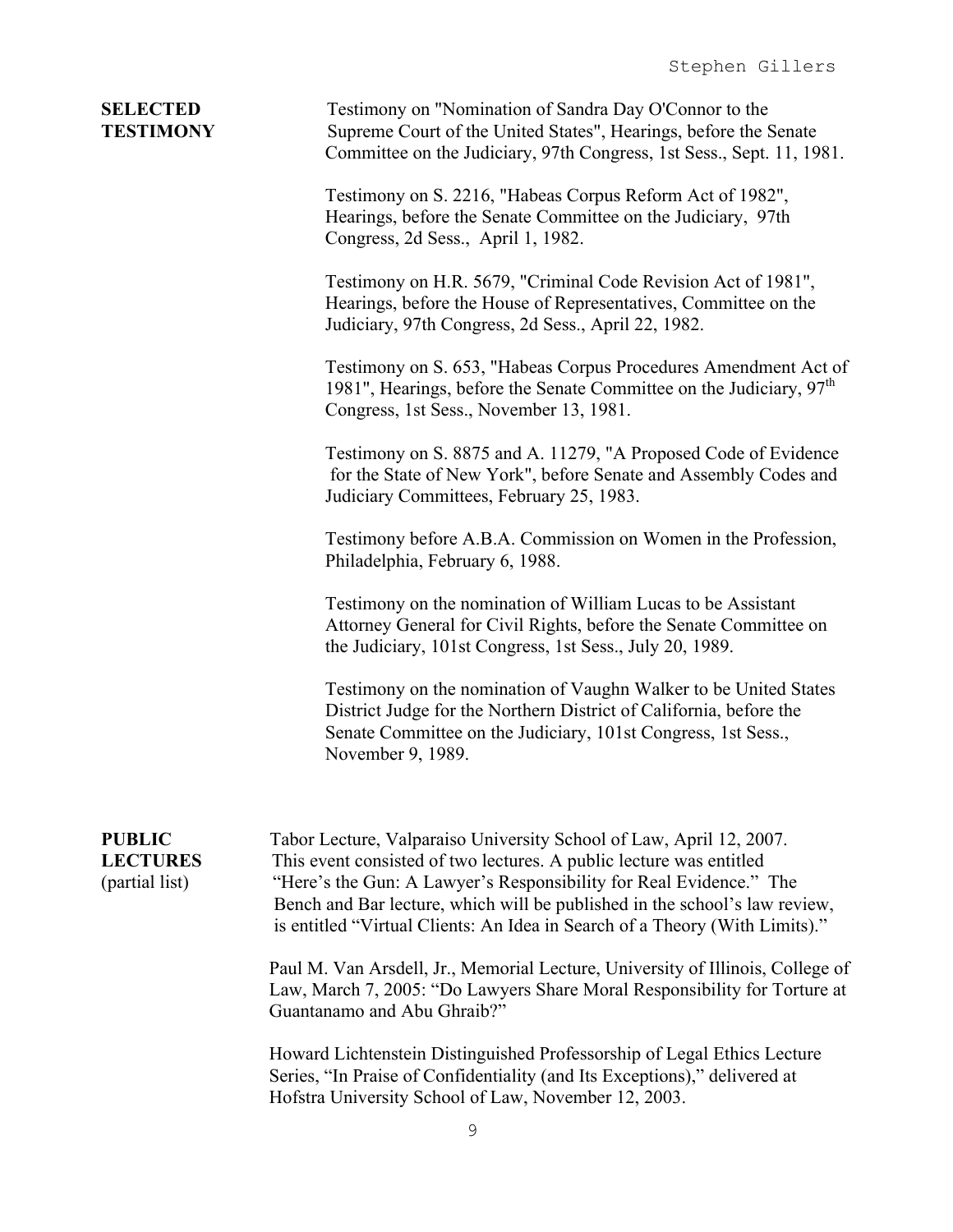Henry J. Miller Distinguished Lecture, Georgia State University College of Law, May 11, 1988. "Protecting Lawyers Who Just Say No."

First Annual South Carolina Bar Foundation Lecture, April 9, 1992, University of South Carolina Law School, Columbia, South Carolina. "Is the Legal Profession Dead? Yearning to Be Special in an Ordinary Age."

Philip B. Blank Memorial Forum on Attorney Ethics, Pace University School of Law, April 8, 1992. "The Owl and the Fox: The Transformation of Legal Work in a Commodity Culture."

Speaker on Judicial Ethics, ABA Appellate Judges' Seminar and Flaschner Judicial Institute, September 29, 1993, Boston, Massachusetts.

Baker-McKenzie Ethics Lecture, Loyola University Chicago School of Law, October 13, 1993, Chicago, Illinois ("Bias Issues in Legal Ethics: Two Unfinished Dramas").

The Sibley Lecture, University of Georgia School of Law, Athens, Georgia, November 10, 1993 ("Telling Stories in School: The Pedagogy of Legal Ethics").

Participant, "Ethics in America" series (to be) broadcast on PBS 2007, produced by Columbia University Seminars on Media and Society.

Participant, "Ethics in America" series, broadcast on PBS February and March 1989, produced by Columbia University Seminars on Media and Society.

Participant, "The Constitution: That Delicate Balance, Part II" series, broadcast on PBS February and March 1992, produced by Columbia University Seminars on Media and Society.

Lecturer on legal ethics and allied subjects in the U.S. and abroad at hundreds of seminars, CLE events, and conferences organized by private law firms, corporate law departments, the District of Columbia, Second, Fourth, Sixth, Ninth and Federal Circuit Judicial Conferences; American Bar Association; Federal Bar Council; New York State Judiciary; New York City Corporation Counsel; American Museum of Natural History; Practicing Law Institute; Law Journal Seminars; state, local and specialty bar associations (including in Oregon, Nebraska, Illinois, New York, New Jersey, Pennsylvania, Rhode Island, Vermont, and Georgia); corporate law departments; law schools; and law firms.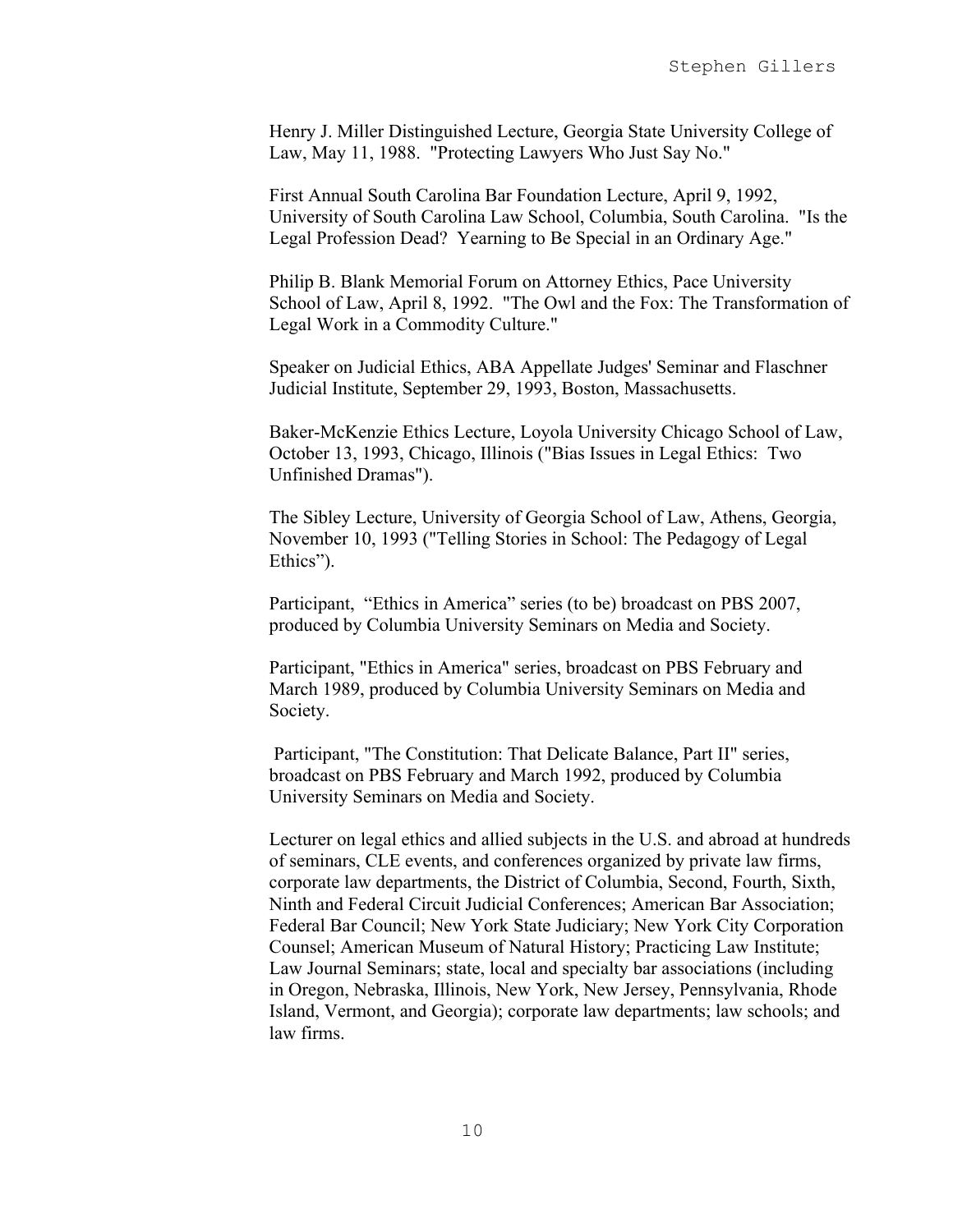# **ACTIVITIES**

**LEGAL AND** Member, ABA 20/20 Commission, 2009-2013 (appointed by the **PUBLIC SERVICE** ABA President to study the future of lawyer regulation).

> Chair, American Bar Association Center for Professional Responsibility, Policy Implementation Committee, 2004-2008 (Member 2002-2010).

Member, American Bar Association Commission on Multijurisdictional Practice, 2000-2002.

Consultant, Task Force on Lawyer Advertising of the New York State Bar Association (2005).

Retained by the New Jersey Supreme Court, in connection with the Court's review of the lawyer disciplinary system in New Jersey, to provide an "analysis of the strengths and weaknesses of California's 'centralized' disciplinary system" and to "report on the quality, efficiency, timeliness, and cost effectiveness of the California system...both on its own and compared with the system recommended for New Jersey by the Ethics Commission." Report filed December 1993. Oral presentation to the Court, March 1994.

Reporter, Appellate Judges Conference, Commission on Judicial participation in the American Bar Association, (October 1990-August 1991).1991).

Member, David Dinkins Mayoral Transition Search Committee (Legal and Law Enforcement, 1989).

Member, Committee on the Profession, Association of the Bar of the City of New York (1989-1992)

Member, Executive Committee of Professional Responsibility Section, Association of American Law Schools (1985-1991).

Chair, 1989-90 (organized and moderated Section presentation at 1990 AALS Convention on proposals to change the ABA Code of Judicial Conduct).

Counsel, New York State Blue Ribbon Commission to Review Legislative Practices in Relation to Political Campaign Activities of Legislative Employees (1987-88).

Administrator, Independent Democratic Judicial Screening Panel, New York State Supreme Court (1981).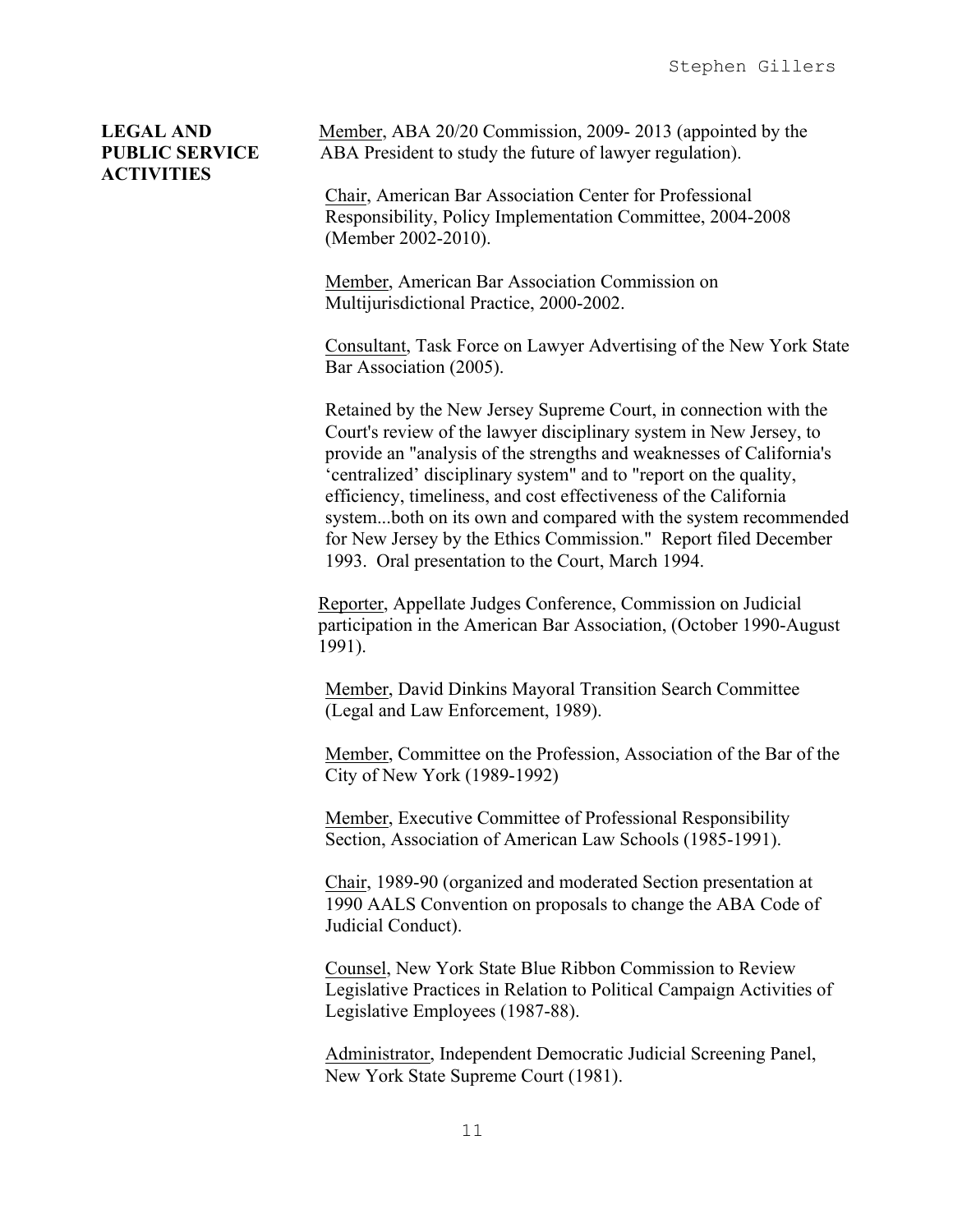Member, Departmental Disciplinary Committee, First Judicial Department (1980 - 1983).

Member, Committee on Professional and Judicial Ethics, Association of the Bar of the City of New York (1979 - 1982).

**BAR MEMBERSHIPS STATE:**  New York (1968) FEDERAL: United States Supreme Court (1972); Second Circuit (1970); Southern District of New York (1970); Eastern District of New York (1970) **LEGAL EDUCATION** J.D. cum laude, NYU Law School, 1968 Order of the Coif (1968) Dean's List (1966-68) University Honors Scholar (1967-68) **PRELEGAL** B.A. June 1964, City University of New York

**EDUCATION** (Brooklyn College)

(Partial bibliography of occasional non-academic articles, 1978-present)

- 1. Standing Before the Bar, Bearing Gifts, New York Times, July 30, 1978.
- 2. Lawyers: Paid for Doing Nothing?, New York Times, June 13, 1979.
- 3. Judgeships on the Merits, The Nation, September 22, 1979.
- 4. Entrapment, Where Is Thy Sting?, The Nation, February 23, 1980.
- 5. Advice and Consent, New York Times, September 12, 1981.
- 6. Lawyers' Silence: Wrong . . . , New York Times, February 14, 1983.
- 7. The Warren Court It Still Lives, The Nation, September 17, 1983.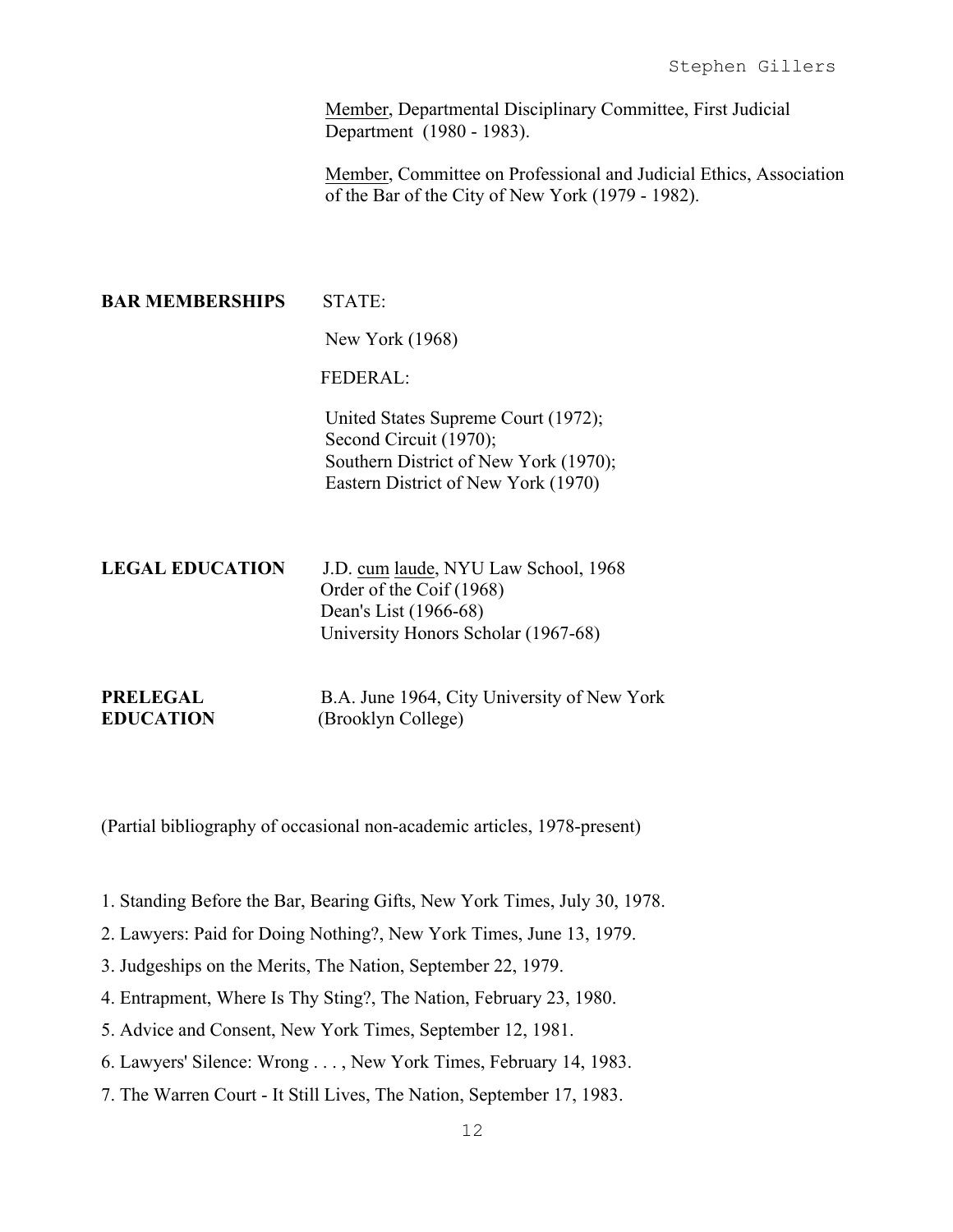8. Burger's Warren Court, New York Times, September 25, 1983.

9. "I Will Never Forget His Face!", New York Times, April 21, 1984.

10. Warren Court's Landmarks Still Stand, Newsday, July 29, 1984.

11. Von Bulow, And Other Soap Operas, New York Times, May 5, 1985.

12. Statewide Study of Sanctions Needed for Lawyers' Misconduct, New York Law Journal, June 6, 1985.

13. Preventing Unethical Behavior - Something New in Model Rules, New York Law Journal, August 30, 1985.

14. Proposed Model Rules Superior to State's Code, New York Law Journal, October 21, 1985.

15. Five Ways Proposed to Improve Lawyer Discipline in New York, New York Law Journal, January 8, 1986.

16. Poor Man, Poor Lawyer, New York Times, February 28, 1986.

17. Proposals To Repair Cracks in Ethical Legal Behavior, New York Law Journal, April 17, 1986.

18. Unethical Conduct: How to Deter It Through Education, Bar Leader (May/June 1986).

19. The New Negotiation Ethics - Or Did Herb's Lawyer Do Wrong? New York Law Journal, June 2, 1986.

20. The Real Stakes in Tort Reform, The Nation, July 19-26, 1986.

21. Bernhardt Goetz: Vigilante Or Victim?, Toronto Star, September 10, 1986.

22. The Message That the Goetz Trial Will Send, Newsday, August 31, 1986.

23. Amending the Ethics Code - Solicitation, Pre-Paid Plans, Fees, New York Law Journal, November 10, 1986.

24. Amending the Ethics Code - Conflicts of Interest, Screening, New York Law Journal, November 12, 1986.

25. Amending the Ethics Code - Confidentiality and Other Matters, New York Law Journal, November 13, 1986.

26. No-Risk Arbs Meet Risk Justice, New York Times, November 23, 1986.

27. The Meese Lie, The Nation, February 21, 1987.

28. Amending State Ethics Code - Conflicts of Interest Gone Awry, New York Law Journal, May 18, 1987.

29. "The Lawyers Said It Was Legal," New York Times, June 1, 1987.

30. Feminists vs. Civil Libertarians, New York Times, November 8, 1987.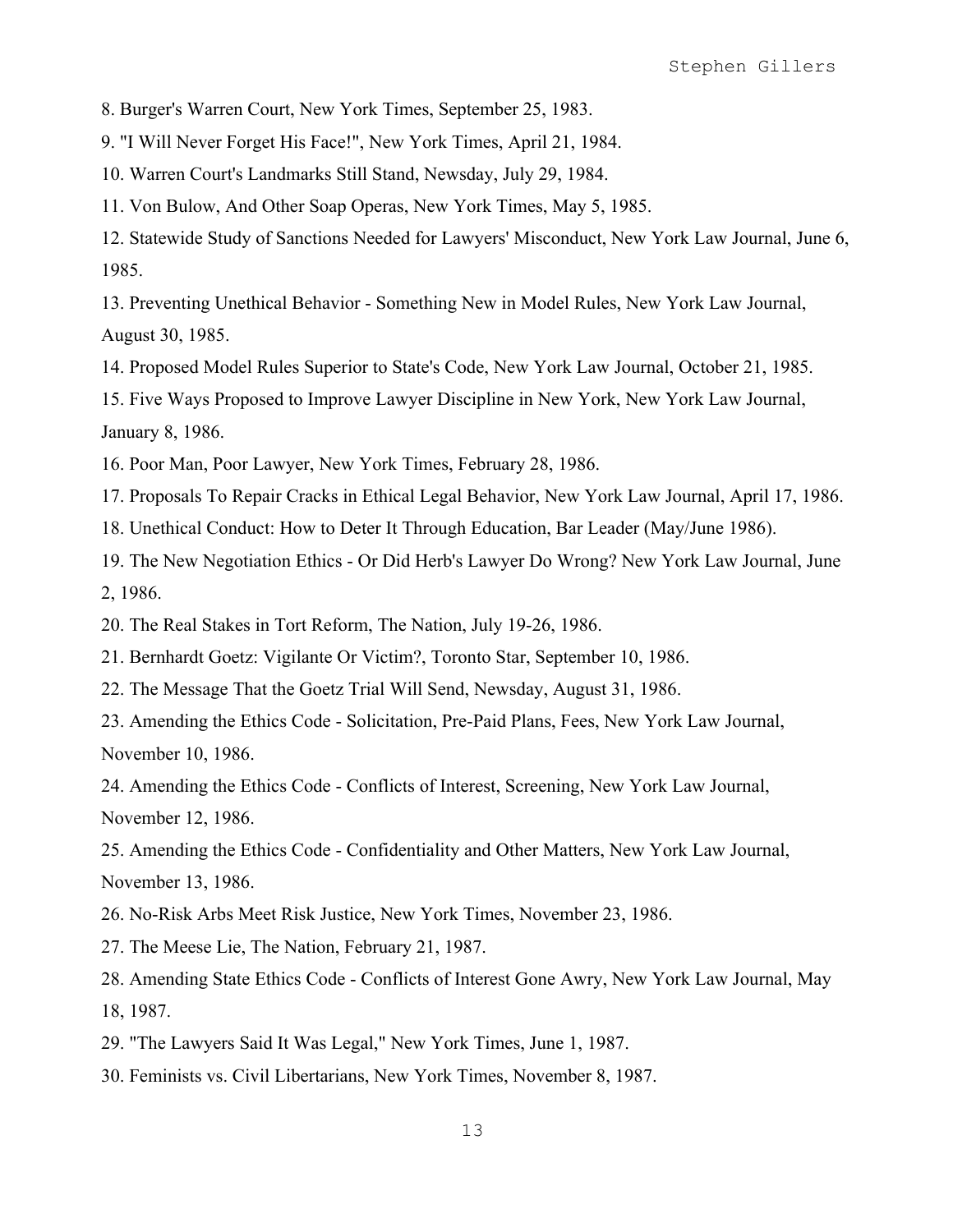31. Lessons for the Next Round in Picking a Justice, Newsday, November 11, 1987.

32. We've Winked For Too Long, National Law Journal, December 21, 1987 (judicial membership in exclusionary clubs).

33. No More Meeses, New York Times, May 1, 1988.

34. In Search of Roy Cohn, ABA Journal, June 1, 1988 (book review).

35. Do Brawley Lawyers Risk Serious Discipline?, New York Law Journal, June 22, 1988.

36. Have the Brawley Lawyers Broken the Law?, New York Times, July 2, 1988.

37. Report Demonstrates Why Meese is Unfit to Be Attorney General, Atlanta Journal and Constitution, July 24, 1988.

38. Ethical Questions for Prosecutors in Corporate-Crime Investigations, New York Law Journal, September 6, 1988.

39. Restoring Faith at Justice, National Law Journal, November 21, 1988.

40. Is Bush Repeating Rockefeller's Folly?, New York Times, September 11, 1989.

41. Standards Time, The Nation, January 29, 1990 (on the subject of legislative ethics).

42. Abused Children vs. The Bill of Rights, New York Times, August 3, 1990.

43. Words Into Deeds: Counselor, Can You Spare a Buck?, ABA Journal, November 1990.

44. Bad Apples, ABA Journal at 96 (March 1991) (book review).

45. The Gotti Lawyers and the Sixth Amendment, New York Law Journal, August 12, 1991.

46. Justice or Just Us? The Door to Dan Quayle's Courthouse Only Swings One Way, ABA Journal (June 1992) at 109.

47. Fighting Words (What was once comical is now costly), ABA Journal (August 1992) at 102.

48. Sensitivity Training: A New Way to Sharpen Your Skills At Spotting Ethics Conflicts, ABA Journal (October 1992) at 107.

49. Under Color of Law: Second Circuit Expands Section 1983 Liability for Government Lawyers, ABA Journal (December 1992) at 121.

50. Cleaning Up the S&L Mess: Courts Are Taking the Duty to Investigate Seriously, ABA Journal (February 1993) at 93.

- 51. All Non-Refundable Fee Agreements Are Not Created Equal, New York Law Journal (February
- 3, 1993) at 1. (Analyzing appellate decision prohibiting non-refundable fees.)
- 52. The Packwood Case: The Senate Is Also on Trial, The Nation (March 29, 1993) at 404.
- 53. Conflict of Laws: Real-World Rules for Interstate Regulation of Practice, ABA Journal (April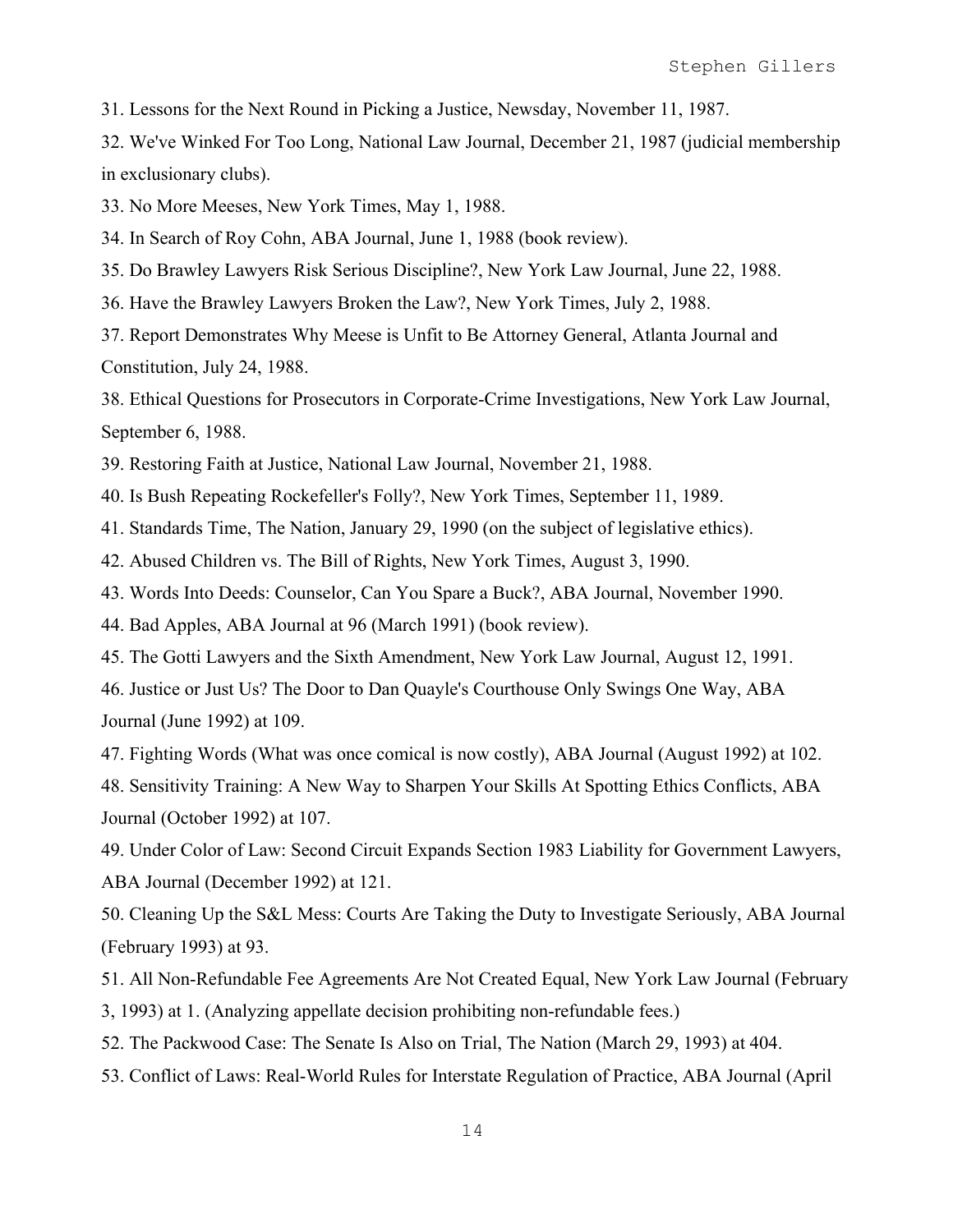1993) at 111.

54. Packwood II, The Nation (May 10, 1993) at 617.

55. Generation Gap, ABA Journal (June 1993) at 101. (On the use of a boycott in response to the Colorado anti-gay initiative.)

56. Future Shocks, ABA Journal (August 1993) at 104. (Looking back on the practice of law in the 21st century from the year 2103.)

57. A Rule Without a Reason, ABA Journal (October 1993) at 118. (Criticism of the prohibition in Rule 5.6(b) against a lawyer agreeing not to restrict future practice in connection with a settlement.) 58. Too Old to Judge?, ABA Journal (December 1993) at 94. (Supreme Court justices have life tenure. Maybe they should not.)

59. Truth or Consequences, ABA Journal (February 1994) at 103. (Discovery obligations.)

60. "Ethical Cannons," in Symposium - Twenty Years of Change, Litigation (Fall 1993).

61. Stretched Beyond the Limit, Legal Times (March 21, 1994) at 37. (Analysis of the office of Counsel to the President in light of Bernard Nussbaum's resignation.) [Same article was reprinted in the Connecticut Law Tribune, the Fulton County (Atlanta) Daily Report, and the Recorder (San Francisco).]

62. Putting Clients First, ABA Journal (April 1994) at 111. (Discussing cases on lawyers' fiduciary duty.)

63. Grisham's Law, The Nation (April 18, 1994) at 509. (The effect of popular culture on Whitewater reporting.)

64. The Elsinore Appeal: "People v. Hamlet", New York Law Journal (October 11, 1994) at 3.

(Brief for Appellee, State of Denmark). (This was a mock appeal from Hamlet's conviction for the murder of Claudius, Polonius, Ophelia, Laertes, Rosencrantz & Gildenstern, held at the Association of the Bar of the City of New York on October 11, 1994.)

65. Billing for Costs and Disbursements: What Law Firms Can Charge and Clients Can Expect, monograph published 1995 by Pitney Bowes Management Services.

66. Clinton Has A Right To Privacy, N.Y. Times, 12/21/95, at \_\_\_\_.

67. "'Filegate' Was Bad Enough. Now This?," N.Y. Times, 7/5/96, at A23. (Article criticizing proposal to privatize certain security investigations of government personnel.)

68. "Whitewater: How to Build a Case Using a Tainted Witness," Los Angeles Times, 2/16/97, at M1.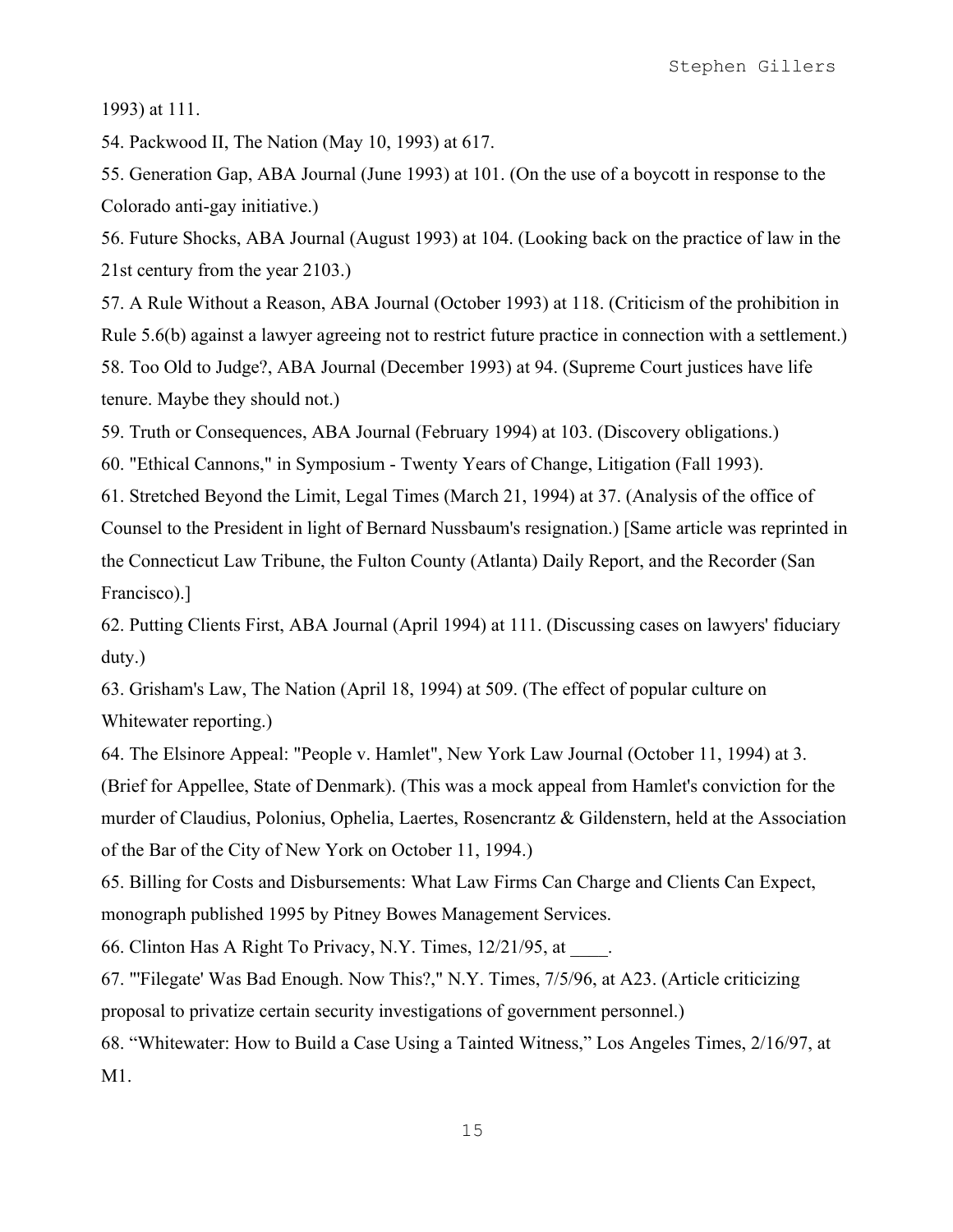69. "Hillary Clinton Loses Her Rights," New York Times, 5/4/97, at E15.

70. "Shakespeare on Trials," IV Federal Bar Council News 16 (June 1997).

71. "Florida Backs Out On a Deal," New York Times, 10/10/97, at A23.

72. "The Perjury Loophole," New York Times, 2/18/98, at A21 (discussion of perjury in connection with Kenneth Starr's investigation of President Clinton).

73. "Any Method to Ginsburg's Madness?" Los Angeles Times, 3/15/98, at M1 (discussion of William Ginsburg's public defense of Monica Lewinsky).

74. "Whitewater Made Easy," The Nation, 6/1/98, at 8.

75. "A Highly Strategic Legal Chess Game," Los Angeles Times, June 7, 1998, at M1 (Starr-Clinton legal maneuvers).

76. "To Sleep . . . Perchance, to Dream," New York Law Journal, July 8, 1998, at 2. (Humorous article about bored jurors.)

77. "Clinton Is No Ordinary Witness," New York Times, 7/28/98, at A15.

78. "The High Cost of an Ethical Bar," The American Lawyer, July/August 1998, at 87.

79. "Clinton's Choice: Tell Truth or Dare to Gamble," Los Angeles Times, August 2, 1998, at M1.

80. "Accurate Lies: The Legal World of Oxymorons," Los Angeles Times, August 30, 1998, at M1.

81. "A Fool For a Client?" The American Lawyer, October 1998, at 74. (President Clinton's legal representation in the Lewinsky representation.)

82. "The Presidency: Out to End Clinton's Mess and Be Happy," Los Angeles Times, October 4, 1998, at M1.

83. "Protecting Their Own," The American Lawyer, November 1998, at 118.

84. "Can't We All Just Practice Together: Taking Down 'Trade Barriers' on Lawyers Here and Abroad," Legal Times, November 9, 1998, at 32.

85. "Beyond the Impeachment Spectacle," Los Angeles Times, November 22, 1998, at M1.

86. "The Perjury Precedent," New York Times, December 28, 1998, at A27.

87. "From the Same Set of Facts: A Tale of Two Stories," Los Angeles Times, January 17, 1999, at

M1 (about the Clinton impeachment trial).

88. "The Decline and Fall of Kenneth Starr," Los Angeles Times, February 7, 1999, at M1.

89. "The Truth About Impeachment," The American Lawyer, March 1999, p. 131.

90. "The Double Standard," New York Times Book Review, March 21, 1999, at 13 (review of No Equal Justice by David Cole).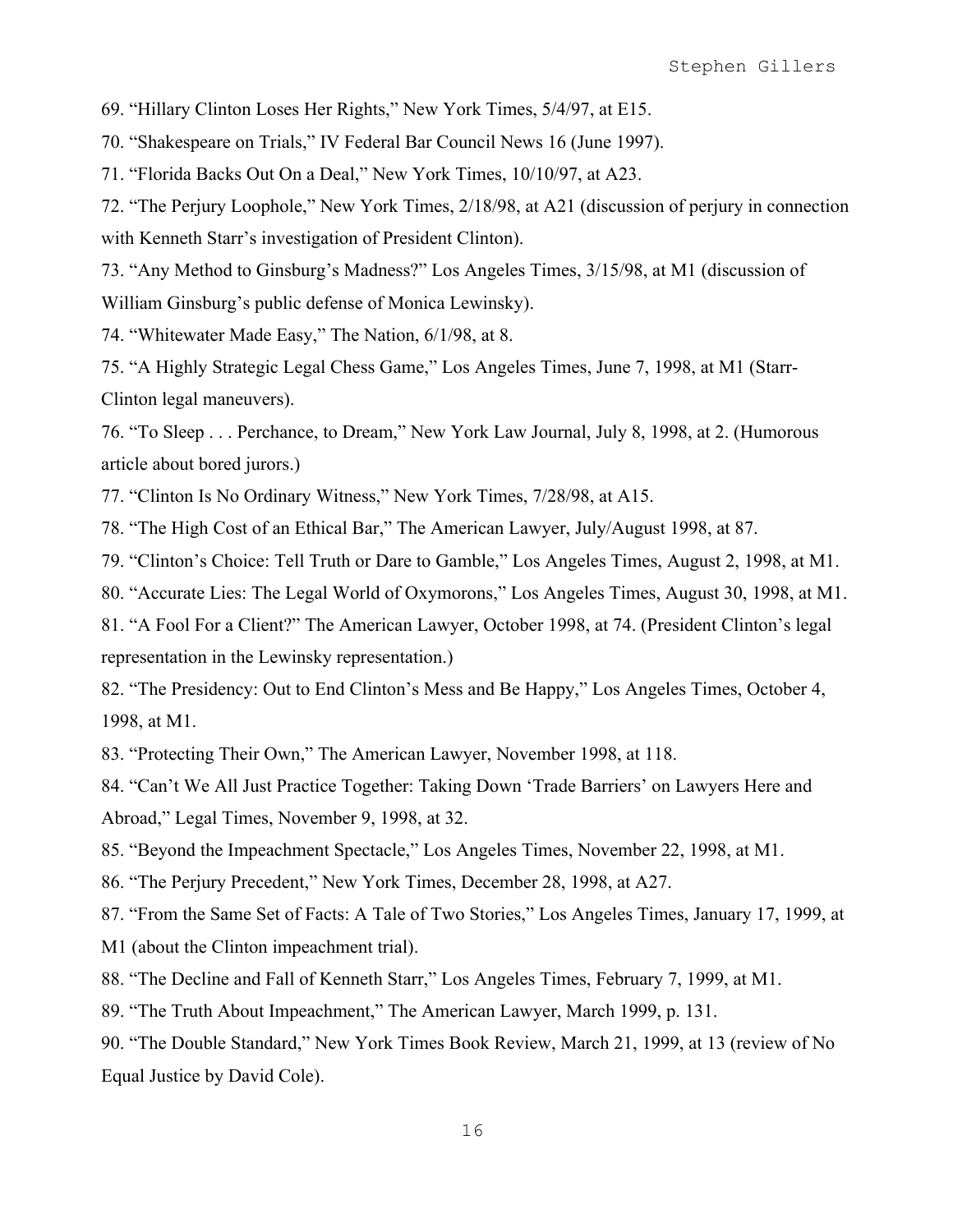91. "Four Officers, One Likely Strategy," New York Times, Saturday, April 3, 1999, at A15.

92. "The Man in the Middle: Did George Ventura Step Over the Ethical Line?" The American

Lawyer, May 1999, p. 80 (discussion of lawyer whistleblowing in light of State v. George Ventura).

(Reprinted as "Whistleblower, Esq." in New York Law Journal, May 26, 1999 at page 2.)

93. "Your Client Is A Corporation – Are Its Affiliates Clients Too?" The New York Professional Responsibility Report, May 1999 , at 1.

94. "Job Talk (Scenes from the Academic Life)," The American Lawyer, July 1999, at 161. (Satire about law school hiring.)

95. "The Other Y2K Crisis," The Nation, July 26/August 2, 1999, at 4 (editorial about the year 2000 electoral races).

96. "Walking the Confidentiality Tightrope," ACCA Docket 20 (September/October 1999) (remarks at ACCA's national conference in 1998).

97. "Things Old & New – The Code Amendments," New York Professional Responsibility Report (September 1999), at 1.

98. "Clinton's Chance to Play the King," New York Times, Sept. 20, 1999 at A17.

99. "Overprivileged," American Lawyer, October 1999 at 37. (Discussion of First Amendment protection for journalists.)

100. "Controlling Conflicts Between Old and New Clients," New York Professional Responsibility Report, January 2000 at 3.

101. "How To Spank Bad Lawyers," American Lawyer, February 2000 at 41.

102. "A Weak Case, But a Brave Prosecution," New York Times, Wednesday, March 1, 2000 at A23 (the Diallo case).

103. "Conflicts of Interest in Malpractice Cases," New York Professional Responsibility Report, March 2000 at 1.

104. "The Court's Picayune Power," New York Times, Thursday, April 20, 2000 at A29.

105. "Some Misrepresentations Among Corporate Lawyers," New York Professional Responsibility Report, June 2000 at 1.

106. "Was Hubbell Case About Getting Justice or Getting Even?" Los Angeles Times, June 18,

2000 at M2 (comment on the U.S. Supreme Court's decision in United States v. Hubbell, decided June 5, 2000).

107. "Who Owns the Privilege After a Merger?" New York Professional Responsibility Report,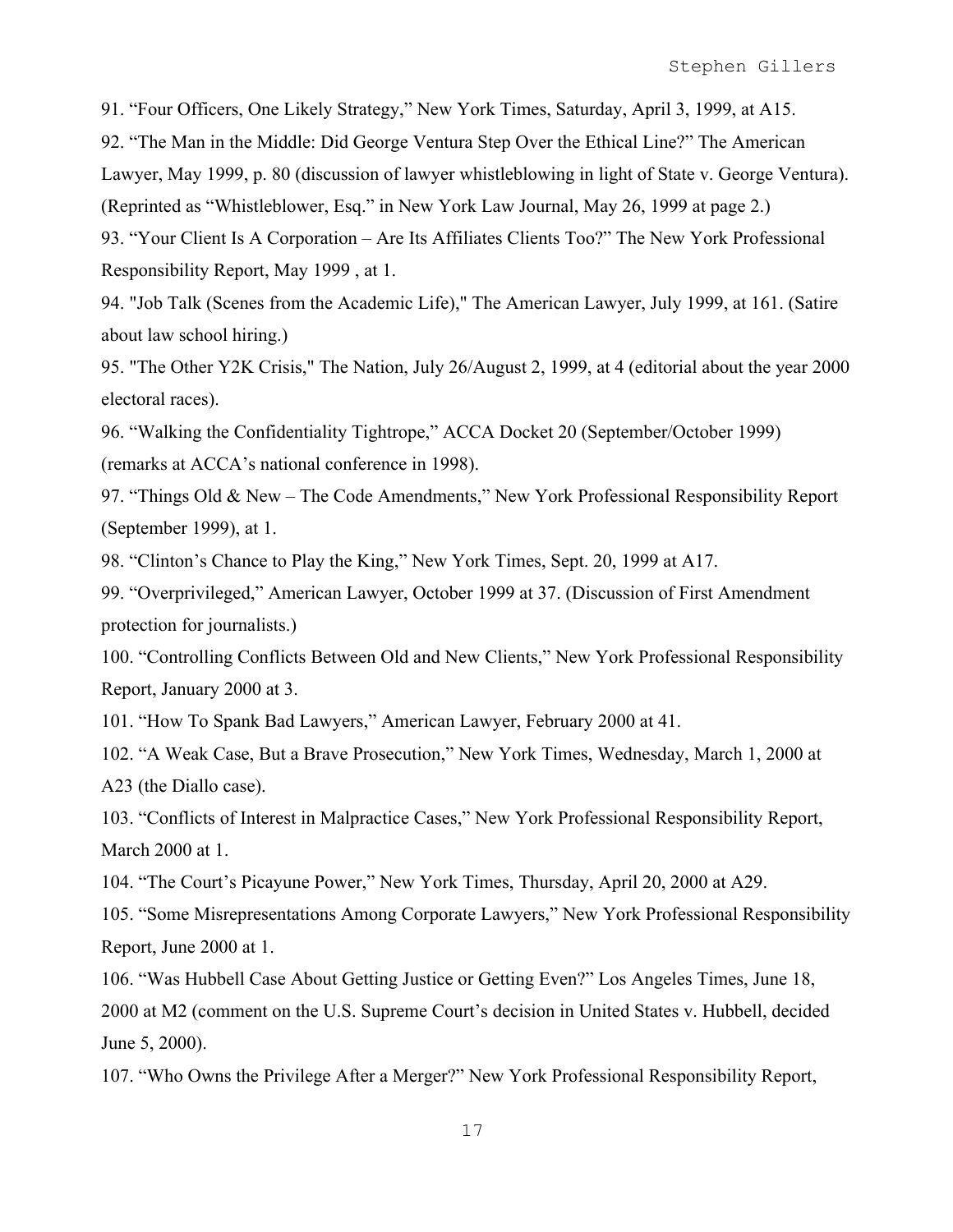July 2000 at 1.

108. "Fighting the Future," The American Lawyer, July 2000 at 55.

109. "Campus Visits Deconstructed," Newsweek: How To Get Into College, 2001 Edition at 46.

110. "The Court Should Boldly Take Charge," New York Times, Tuesday, November 21, 2000 at

A25 (Florida's presidential election recount).

111. "Who Says the Election Has a Dec. 12 Deadline?" New York Times, Saturday, December 2, 2000 at A19.

112. "Motive Is Everything in the Marc Rich Pardon," New York Times, Saturday, February 17, 2001.

113. "For Justice To Be Blind, Must Judges Be Mute?" New York Times, Sunday, March 4, 2001 at Section 4, page 3.

114. "Should Supreme Court Justices Have Life Tenure?" Reprinted in The Supreme Court and Its Justices (Choper J., ed.) (ABA 2001).

115. Professionalism Symposium, 52 South Carolina L. Rev. 55 (2001) (closing remarks).

116. "No Lawyers To Call," New York Times, Monday, December 3, 2001 at A19 (ethical and constitutional obligations that will prevent lawyers from participating in military tribunals).

117. "Let Judicial Candidates Speak," New York Times, Thursday, March 28, 2002 at A31.

118. "The Flaw in the Andersen Verdict," New York Times, Tuesday, June 18, 2002 at A23.

119. "Why Judges Should Make Court Documents Public," New York Times, Saturday, November 30, 2002 at A17.

120. "It's an MJP World," ABA Journal, December 2002 at 51.

121. "Upholding the Law as Pretrial Publicity Goes Global," New York Times, Sunday, April 27, 2003, Sec. 4 at 14.

122. "Court-Sanctioned Secrets Can Kill," Los Angeles Times, Wednesday, May 14, 2003 (reprinted May 15, 2003 in Newsday).

123. "Make a List," New York Times, June 11, 2003 at 31 (advocating changes in the methods of judicial selection).

124. "Conflicted About Martha?" American Lawyer (September 2003) (analysis of Martha Stewart indictment).

125. "The Prudent Jurist," Legal Affairs, January/February 2004.

126. "On Knowing the Basic Rules of Advocacy," New York Times, February 8, 2004, Sec. 4 at 2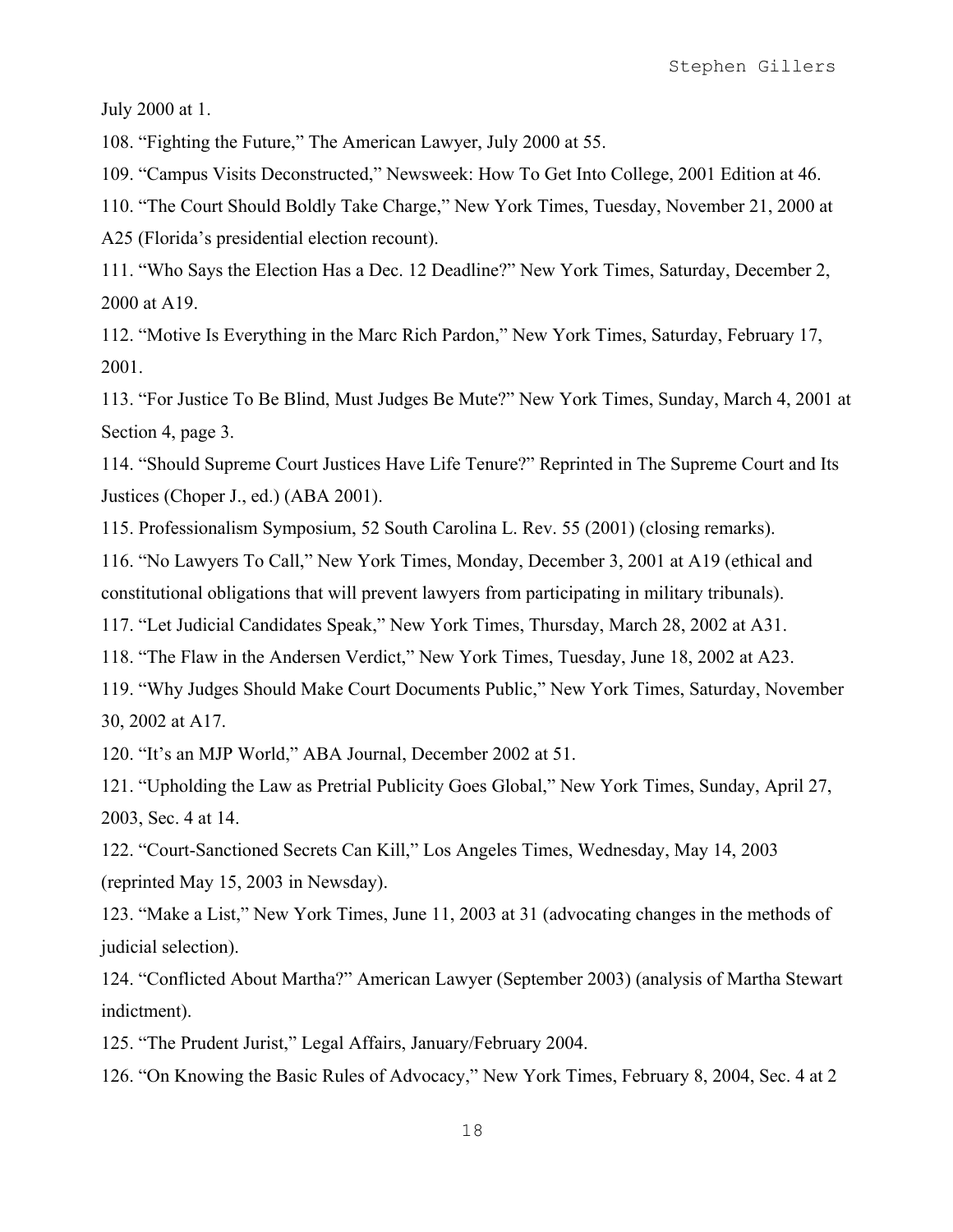(cross-examination in the Martha Stewart trial).

127. "The Prudent Jurist," Legal Affairs, March/April 2004.

128. "Scalia's Flawed Judgment," The Nation, April 19, 2004 at 21.

129. "Scholars, Hucksters, Copycats, Frauds," Washington Post, April 25, 2004 at B3 (Outlook) (discussion of ethics of academics who put their names on newspaper opinion pieces written by industry).

130. "The Prudent Jurist," Legal Affairs, May/June 2004 at 17.

131. "Multijurisdictional Practice of Law: Merging Theory With Practice," 73 The Bar Examiner 28 (May 2004)

132. "Tortured Reasoning," American Lawyer (July 2004) (analysis of government lawyer memos addressing the application of various treaties and laws to the treatment of Afghan prisoners).

133. "Paying the Price of a Good Defense," New York Times, August 13, 2004.

134. "Improper Advances: Talking Dream Jobs with the Judge Out of Court," Slate.com, August17, 2005 (with D. Luban and S. Lubet).

135. "Roberts' Bad Decision," Los Angeles Times, September. 13, 2005 (with D. Luban and S. Lubet).

136. "No Privilege for Miers," The Nation, November 7, 2005

137. "Senators, Don't Rubber-Stamp," USA Today, January 5, 2006 at 13A (discussing the

Senate's advise and consent responsibility in connection with Alito nomination).

138. Ethics Column, American Lawyer, page 61 (January 2006) (with Deborah Rhode).

139. Ethics Column, American Lawyer, page 63 (April 2006) (with Deborah Rhode).

140. "Bush Postpones 2008 Election," The Nation, August 14/21, 2006 (satire).

141. "Free the Ulysses Two: Joyce's First U.S. Publishers Were Convicted of Obscenity. It's Time to Clear Them." The Nation, February 19, 2007.

142. "Twenty Years of Legal Ethics: Past, Present, and Future," 20 Georgetown J. Legal Ethics 321 (2007) (symposium celebrating the 20th anniversary of the journal).

143. "The Torture Memos," The Nation, April 28, 2008.

144. "Bar None," American Lawyer (October 2008) (globalization of law practice and how it will effect regulation of the bar).

145. 2011 Michael Franck Award Acceptance Speech, 21 Professional Lawyer 6 (2011).

146. "Time to Adapt to a Different Marketplace," New York Law Journal, March 27, 2012.